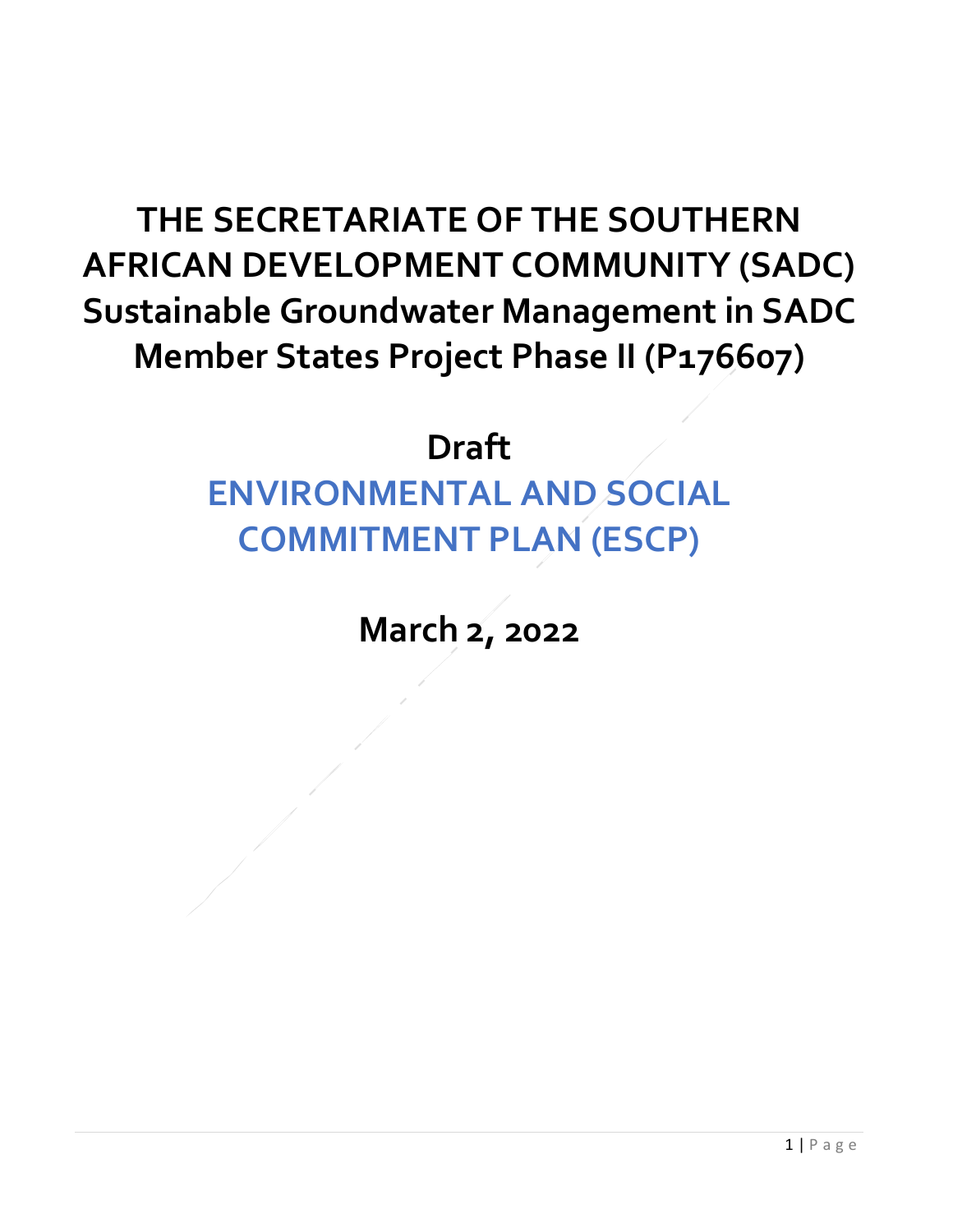## **ENVIRONMENTAL AND SOCIAL COMMITMENT PLAN**

- 1. The Secretariat of the Southern African Development Community (SADC) (the Borrower) will implement the Sustainable groundwater management in SADC member states Project – Phase 2 (P176607) (the Project), with the involvement of the SADC Member Countries (Sub-grant recipients), as set out in the Grant Agreement. The International Bank for Reconstruction and Development (the Bank), acting as the administrator/implementing agency/accredited entity/implementing entity/other] of Global Environmental Facility (GEF), has agreed to provide [the original] financing (P 175355) for the Project, as set out in the referred agreement(s).
- 2. The Recipient shall ensure that the Project is carried out in accordance with the Environmental and Social Standards (ESSs) and this Environmental and Social Commitment Plan (ESCP), in a manner acceptable to the Bank. The ESCP is a part of the Grant Agreement and the Project Agreement. Unless otherwise defined in this ESCP, capitalized terms used in this ESCP have the meanings ascribed to them in the referred agreement(s).
- 3. Without limitation to the foregoing, this ESCP sets out material measures and actions that the Recipient shall carry out or cause to be carried out, including, as applicable, the timeframes of the actions and measures, institutional, staffing, training, monitoring and reporting arrangements, and grievance management. The ESCP also sets out the environmental and social (E&S) instruments that shall be adopted and implemented under the Project, all of which shall be subject to prior consultation and disclosure, consistent with the ESS, and in form and substance, and in a manner acceptable to the Bank. Once adopted, said E&S instruments may be revised from time to time with prior written agreement by the Bank.
- 4. As agreed by the Bank and the Recipient, this ESCP will be revised from time to time if necessary, during Project implementation, to reflect adaptive management of Project changes and unforeseen circumstances or in response to Project performance. In such circumstances, the Recipient through Secretariat of the Southern African Development Community and the Bank agree to update the ESCP to reflect these changes through an exchange of letters signed between the Bank and the Recipient H.E Elias Mpedi Magosi – SADC Executive Secretary of Secretariat of the Southern African Development Community. The Recipient shall promptly disclose the updated ESCP.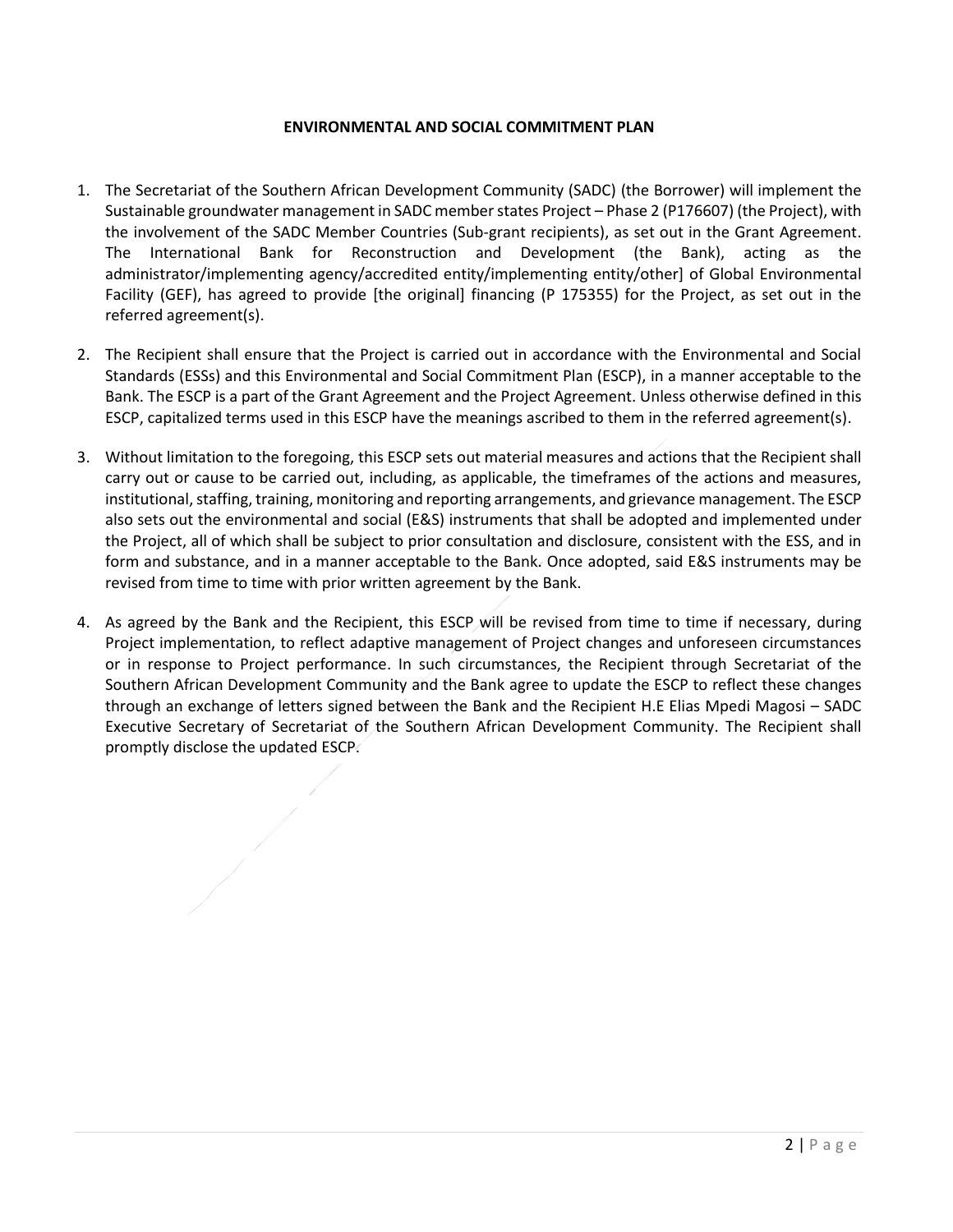|   | <b>MATERIAL MEASURES AND ACTIONS</b>                                                                                                                                                                                                                                                                                                                                                                                                                                                                                                                                                                                                                                                                                                                                                                                                                                               | <b>TIMEFRAME</b>                                                                                                                                                                                                                                                                                            | <b>RESPONSIBLE ENTITY</b> |
|---|------------------------------------------------------------------------------------------------------------------------------------------------------------------------------------------------------------------------------------------------------------------------------------------------------------------------------------------------------------------------------------------------------------------------------------------------------------------------------------------------------------------------------------------------------------------------------------------------------------------------------------------------------------------------------------------------------------------------------------------------------------------------------------------------------------------------------------------------------------------------------------|-------------------------------------------------------------------------------------------------------------------------------------------------------------------------------------------------------------------------------------------------------------------------------------------------------------|---------------------------|
|   | <b>MONITORING AND REPORTING</b>                                                                                                                                                                                                                                                                                                                                                                                                                                                                                                                                                                                                                                                                                                                                                                                                                                                    |                                                                                                                                                                                                                                                                                                             |                           |
| A | <b>REGULAR REPORTING</b><br>Prepare and submit to the Bank regular monitoring reports on the environmental, social,<br>health and safety (ESHS) performance of the Project, including but not limited to the<br>implementation of the ESCP, status of preparation and implementation of E&S<br>instruments required under the ESCP, stakeholder engagement activities, and<br>functioning of the grievance mechanism(s).                                                                                                                                                                                                                                                                                                                                                                                                                                                           | Submit quarterly reports to the Bank<br>throughout Project implementation.                                                                                                                                                                                                                                  | SADG-GMI                  |
| B | <b>INCIDENTS AND ACCIDENTS</b><br>Promptly notify the Bank of any incident or accident related to the Project which has, or<br>is likely to have, a significant adverse effect on the environment, the affected<br>communities, the public or workers, including, inter alia, cases of sexual exploitation and<br>abuse (SEA), sexual harassment (SH), and accidents that result in death, serious or<br>multiple injury. Provide sufficient detail regarding the scope, severity, and possible<br>causes of the incident or accident, indicating immediate measures taken or that are<br>planned to be taken to address it, and any information provided by any contractor<br>and/or supervising firm, as appropriate.<br>Subsequently, at the Bank's request, prepare a report on the incident or accident and<br>propose any measures to address it and prevent its recurrence. | Notify the Bank no later than 48 hours<br>after learning of the incident or<br>accident.<br>Provide subsequent report to the Bank<br>within a timeframe acceptable to the<br>Bank.                                                                                                                          | SADC-GMI                  |
| C | <b>SUB-GRANTEES' MONTHLY REPORTS</b><br>Require Sub-grant recipients to provide monthly monitoring reports on ESHS<br>performance in accordance with the metrics specified in the Sub-grant manual and<br>submit such reports to the SADC-GMI.                                                                                                                                                                                                                                                                                                                                                                                                                                                                                                                                                                                                                                     | Submit the monthly reports to the<br>SADC-GMI and upon request to the<br>Bank.                                                                                                                                                                                                                              | Sub-grantee               |
| D | NOTIFICATIONS RELATING TO DAAB COMPLIANCE REVIEW OF CONTRACTOR<br><b>COMPLIANCE WITH SEA/SH PREVENTION AND RESPONSE OBLIGATIONS</b><br>Notify the Bank of any referral submitted to the Dispute Avoidance and Adjudication<br>Board (DAAB) to initiate a process of compliance review in relation to a contractor's<br>obligations to prevent and respond to sexual exploitation and abuse (SEA), and/or sexual<br>harassment (SH) specified in the respective works contract with such contractor; and, in<br>the event of any such referral, notify the Bank of: (i) the DAAB's decision on such<br>referral; (ii) the sub-grantee's Notice of Dissatisfaction, if any, with such DAAB decision;                                                                                                                                                                                 | No later than 7 days after the issuance<br>or receipt, as applicable, of the relevant<br>document (i.e., referral to the DAAB,<br>issuance of DAAB decision, Notice of<br>Dissatisfaction, notice of<br>commencement of emergency/full<br>arbitration, emergency/full arbitration<br>order, as applicable). | SADC-GMI                  |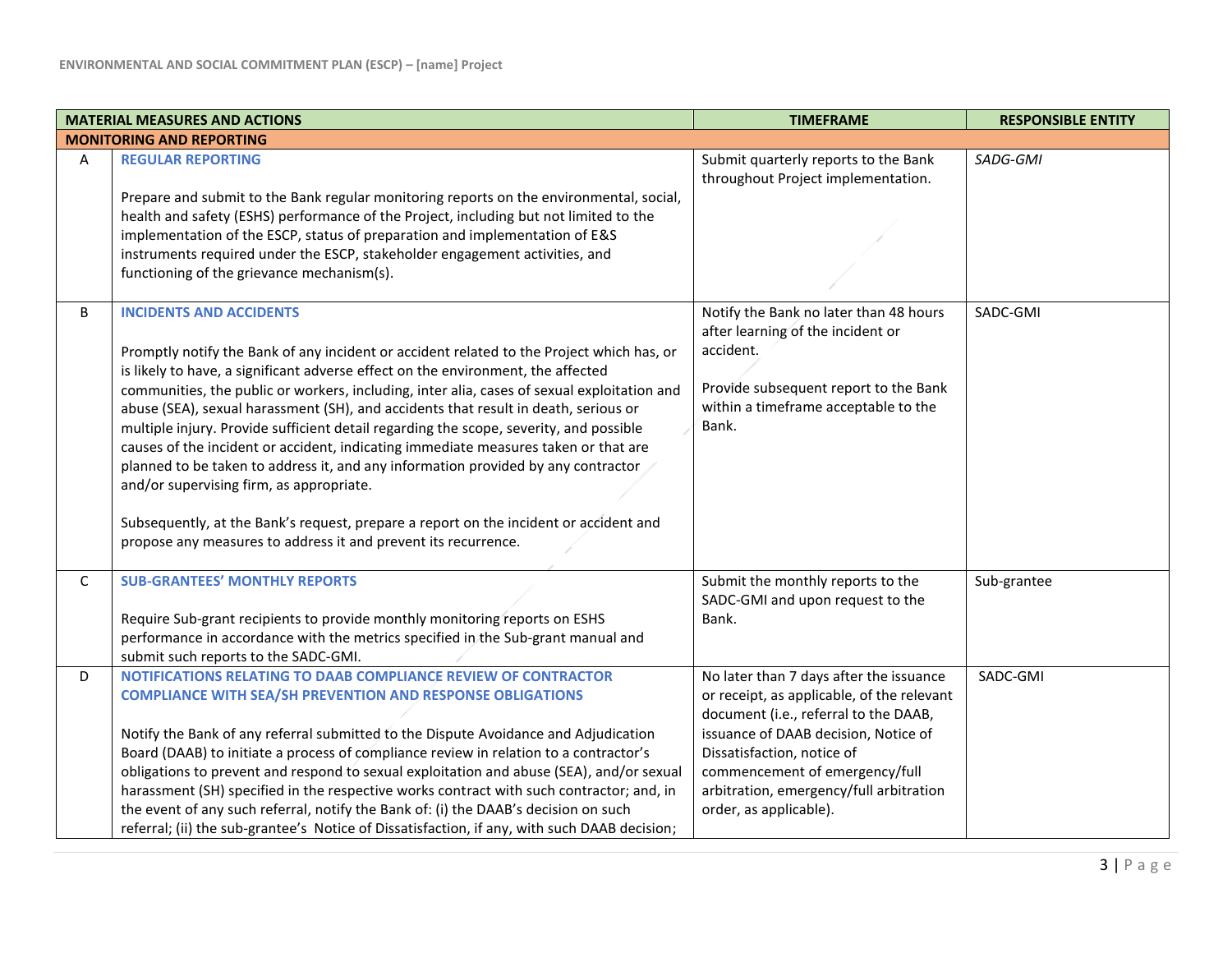|     | <b>MATERIAL MEASURES AND ACTIONS</b>                                                       | <b>TIMEFRAME</b>                          | <b>RESPONSIBLE ENTITY</b> |
|-----|--------------------------------------------------------------------------------------------|-------------------------------------------|---------------------------|
|     | (iii) any notification received on the commencement of an emergency arbitration            |                                           |                           |
|     | proceeding or full arbitration proceeding in relation to the DAAB's decision; and (iv) the |                                           |                           |
|     | resulting emergency arbitration order and/or full arbitration order, if any.               |                                           |                           |
|     | ESS 1: ASSESSMENT AND MANAGEMENT OF ENVIRONMENTAL AND SOCIAL RISKS AND IMPACTS             |                                           |                           |
| 1.1 | <b>ORGANIZATIONAL STRUCTURE</b>                                                            | Hire or appoint the environmental and     | SADC-GMI                  |
|     |                                                                                            | social specialist prior to and thereafter |                           |
|     | Establish and maintain a SADC-GMI with qualified staff and resources to support            | maintain these positions throughout       |                           |
|     | management of ESHS risks and impacts of the Project including a qualified                  | Project implementation.                   |                           |
|     | environmental and social management specialist to support management of E&S risks.         |                                           |                           |
|     | The resource will be supported by the temporary independent ESMF consultant until          |                                           |                           |
|     | such time that the resource has familiarized him/herself with the project E&S              |                                           |                           |
|     | requirements                                                                               | Hire or appoint the environmental and     |                           |
|     |                                                                                            | social specialist prior to                |                           |
|     | Ensure that the sub-grantees establish and maintain qualified staff and resources to       | commencement of sub-projects and          |                           |
|     | support management of ESHS risks and impacts of the Project including a qualified          | thereafter maintain these positions       |                           |
|     | environmental and social specialist to support management of E&S risks.                    | throughout Project implementation.        |                           |
| 1.2 | <b>ENVIRONMENTAL AND SOCIAL INSTRUMENTS</b>                                                |                                           | SADC-GMI                  |
|     |                                                                                            | 1. Update and disclose the SEP prior to   |                           |
|     | 1. Update, consult, re-disclose and implement the Environmental and Social                 | appraisal and the ESMF prior to           |                           |
|     | Management Framework (ESMF) and Stakeholder Engagement Plan (SEP) that has been            | effectiveness and thereafter maintain     |                           |
|     | prepared for the SAWIC Project (P175355), in a manner acceptable to the Bank.              | throughout project implementation.        |                           |
|     | 2. Ensure that all subprojects are screened in accordance with the Environmental and       | 2. Ensure sub-projects are screened and   |                           |
|     | Social Management Framework (ESMF) prepared for the Project, and that sub-project          | sub-project specific ESA instruments are  |                           |
|     | specific Environmental and Social Assessment (ESA) instruments, such as Environmental      | prepared prior to implementation of       |                           |
|     | and Social Impact Assessments (ESIAs) and/or Environmental and Social Management           | the specific sub-project activities and   |                           |
|     | Plans (ESMPs) relevant to the scale and impacts of the sub-project activities are          | thereafter implement throughout           |                           |
|     | prepared based on the screening process, in accordance with the ESSs, the ESMF, and        | project implementation.                   |                           |
|     | World Fund Environmental, Health and Safety guidelines and other relevant Good             |                                           |                           |
|     | International Industry Practice (GIIP).                                                    | 3. Identify social risks and impacts      |                           |
|     |                                                                                            | associated with land acquisition,         |                           |
|     |                                                                                            | restriction on land use and/or            |                           |
|     |                                                                                            | involuntary resettlement activities prior |                           |
|     |                                                                                            | to undertaking the sub-project            |                           |
|     |                                                                                            | activities.                               |                           |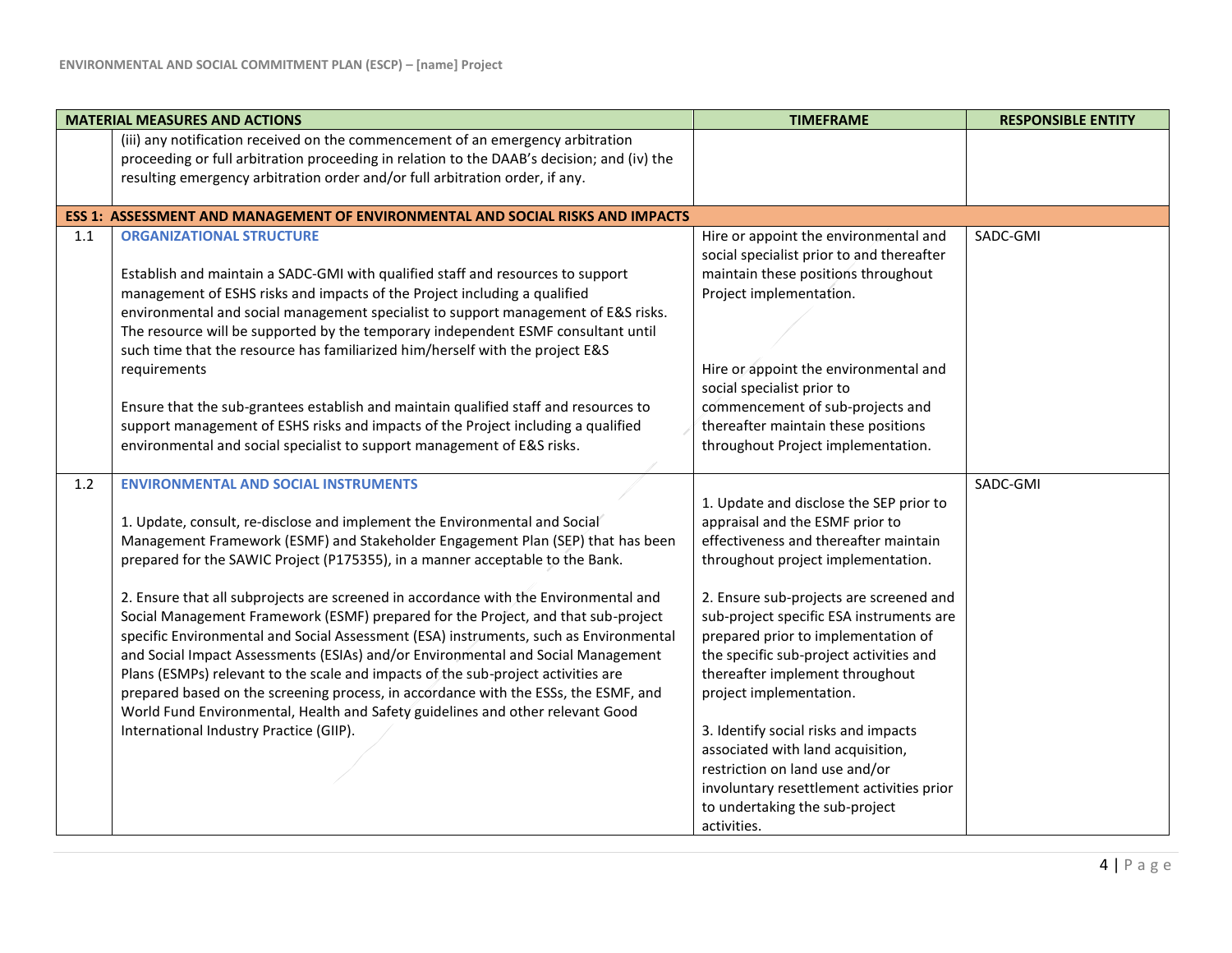|     | <b>MATERIAL MEASURES AND ACTIONS</b>                                                                                                                                                                                                                                                                                                                                                                                                                                                                                                                                                                                                                                                                                                                                                                                                                                                                                                                                                                                     | <b>TIMEFRAME</b>                                                                                                                                                                                                              | <b>RESPONSIBLE ENTITY</b>            |
|-----|--------------------------------------------------------------------------------------------------------------------------------------------------------------------------------------------------------------------------------------------------------------------------------------------------------------------------------------------------------------------------------------------------------------------------------------------------------------------------------------------------------------------------------------------------------------------------------------------------------------------------------------------------------------------------------------------------------------------------------------------------------------------------------------------------------------------------------------------------------------------------------------------------------------------------------------------------------------------------------------------------------------------------|-------------------------------------------------------------------------------------------------------------------------------------------------------------------------------------------------------------------------------|--------------------------------------|
|     | 3. Where a sub-project supports land acquisition, restrictions on land use and/or<br>involuntary resettlement activities, conduct a social, legal and institutional assessment<br>under ESS1, in order to identify potential economic and social risks and impacts of the<br>sub-project implementation, and appropriate measures to minimize and mitigate them,<br>in particular those that affect poor and vulnerable group.                                                                                                                                                                                                                                                                                                                                                                                                                                                                                                                                                                                           | 4. All relevant permits in place prior to<br>commencement with sub-project<br>activities                                                                                                                                      |                                      |
|     | 4. Assist sub-grantees to obtain, when required, or ensure all permits, consents, and<br>authorization that are applicable to each sub-project in the relevant SADC country are<br>obtained before implementation of the sub-project.                                                                                                                                                                                                                                                                                                                                                                                                                                                                                                                                                                                                                                                                                                                                                                                    |                                                                                                                                                                                                                               |                                      |
| 1.3 | <b>MANAGEMENT OF SUB-GRANTEES</b><br>1. Incorporate the relevant aspects of the ESCP, including, inter alia, the relevant E&S<br>instruments, the Labor Management Procedures, and code of conduct, into the ESHS<br>specifications and evaluation criteria and reporting format for sub-grantees E&S<br>performance in the Sub-grant manual and Sub-grant agreement with the Sub-grant<br>recipients. Thereafter ensure that the sub-grant recipients comply and cause contractors<br>to comply with the ESHS specifications of their respective contracts.<br>2. Regularly monitor compliance with the specifications of the respective sub-projects.                                                                                                                                                                                                                                                                                                                                                                  | Submit final<br>grant-manual<br>for<br>1.<br>approval prior to Board approval.<br>Monitoring of sub-projects to be<br>2.<br>implemented throughout project<br>implementation                                                  | SADC-GMI                             |
|     | <b>ESS 2: LABOR AND WORKING CONDITIONS</b>                                                                                                                                                                                                                                                                                                                                                                                                                                                                                                                                                                                                                                                                                                                                                                                                                                                                                                                                                                               |                                                                                                                                                                                                                               |                                      |
| 2.1 | <b>LABOR MANAGEMENT PROCEDURES</b><br>1. Prepare, adopt and implement the Labor Management Procedures (LMP) for the<br>Project, including, inter alia, provisions on working conditions, management of workers<br>relationships, occupational health and safety (including personal protective equipment,<br>and emergency preparedness and response), code of conduct (including relating to SEA<br>and SH), forced labor, child labor, non-discrimination and equal opportunity, grievance<br>arrangements for Project workers, and applicable requirements for contractors,<br>subcontractors, and supervising firms.<br>2. Develop maintain and implement at sub-project level standalone labor management<br>plans (LMP) or incorporate labor conditions, and occupational health and safety<br>measures consistent with the ESMF in the sub-project specific ESMPs in line with the<br>applicable national legislation in the relevant SADC country and ESS2, and ensure they<br>are available to Project workers. | 1. Finalize and adopt the LMP prior to<br>appraisal, and thereafter implement the<br>LMP throughout Project<br>implementation.<br>2.Develop sub-project level LMPs prior<br>implementation of sub-project<br>to<br>activities | 1. SADC-GMI<br>2.Sub-grant recipient |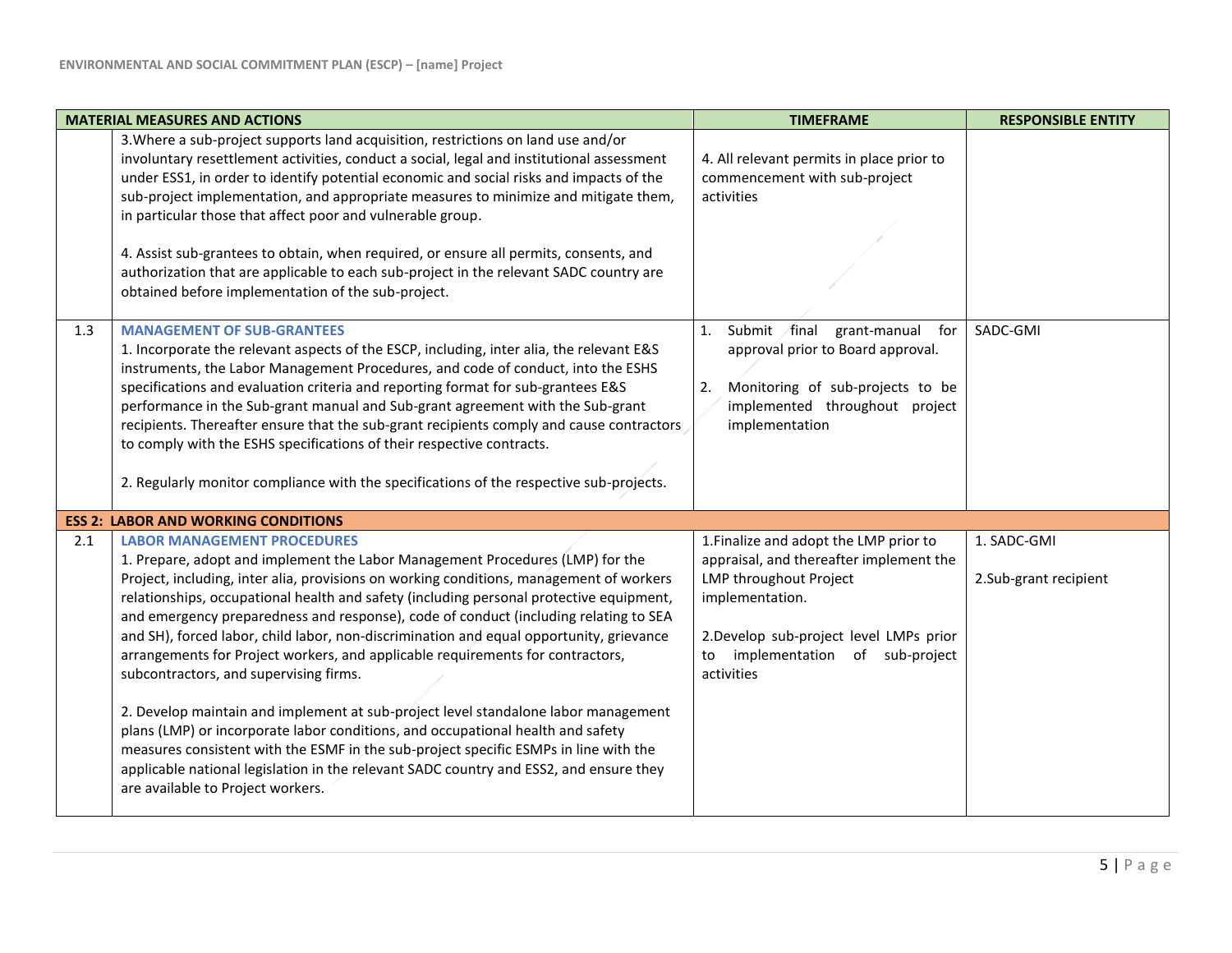|     | <b>MATERIAL MEASURES AND ACTIONS</b>                                                                                                                                                                                                                                                                                                                           | <b>TIMEFRAME</b>                                                                                                                                                                                                                                                                           | <b>RESPONSIBLE ENTITY</b>            |
|-----|----------------------------------------------------------------------------------------------------------------------------------------------------------------------------------------------------------------------------------------------------------------------------------------------------------------------------------------------------------------|--------------------------------------------------------------------------------------------------------------------------------------------------------------------------------------------------------------------------------------------------------------------------------------------|--------------------------------------|
| 2.2 | <b>GRIEVANCE MECHANISM FOR PROJECT WORKERS</b><br>1. Establish, maintain, and operate a grievance mechanism as part of the Labor<br>Management Procedure for SADC-GMI, consistent with ESS2.<br>2. Establish, maintain, and operate a grievance mechanism as part of the Labor<br>Management Procedure at sub-project level, consistent with ESS2.             | 1. Establish grievance mechanism prior<br>engaging Project workers and<br>thereafter maintain and operate it<br>throughout Project implementation.<br>2. Adoped the grievance mechanism set<br>out in the sub-project LMP prior to<br>engaging sub-project workers.                        | 1. SADC-GMI<br>2.Sub-grant recipient |
|     | <b>ESS 3: RESOURCE EFFICIENCY AND POLLUTION PREVENTION AND MANAGEMENT</b>                                                                                                                                                                                                                                                                                      |                                                                                                                                                                                                                                                                                            |                                      |
| 3.1 | <b>WASTE MANAGEMENT PLAN</b><br>Make provision for the incorporation of waste management practices consistent with<br>the waste management tool set out in the Project ESMF at sub-project level as part of<br>the sub-project level ESMPs.                                                                                                                    | Adopt the WMP as part of the sub-<br>project ESMP; prior to sub-project<br>implementation and thereafter<br>implement the WMP throughout<br>Project implementation].                                                                                                                       |                                      |
| 3.2 | <b>RESOURCE EFFICIENCY AND POLLUTION PREVENTION AND MANAGEMENT</b><br>1. Incorporate resource efficiency and pollution prevention and management measures<br>in the sub-project level ESMP to be prepared under action 1.2 above.<br>2. Undertake relevant assessments and studies to determine potential impacts of water<br>abstraction on downstream users. | 1. Preparation of the Sub-project level<br>ESMP prior to implementation of the<br>specific sub-project activities and<br>thereafter implemented throughout the<br>sub-project implementation.<br>2.Assessment or studies completed<br>prior to implementation of sub-project<br>activities |                                      |
|     | <b>ESS 4: COMMUNITY HEALTH AND SAFETY</b>                                                                                                                                                                                                                                                                                                                      |                                                                                                                                                                                                                                                                                            |                                      |
| 4.1 | <b>COMMUNITY HEALTH AND SAFETY</b><br>Assess and manage specific risks and impacts to the community arising from sub-project<br>activities and include mitigation measures in the sub-project ESMPs to be prepared in<br>accordance with the ESMF.                                                                                                             | Preparation of the Sub-project level<br>ESMP prior to implementation of the<br>specific sub-project activities and<br>thereafter implemented throughout the<br>sub-project implementation                                                                                                  |                                      |
| 4.2 | <b>SEA AND SH RISKS</b><br>1. As part of the ESMF, prepare procedures for assessing risks of SEA/SH and<br>develop a SEA/SH accountability and response chart                                                                                                                                                                                                  | 1. As per 1.2 (1) timeline<br>2. As per 1.2 (2) timeline                                                                                                                                                                                                                                   |                                      |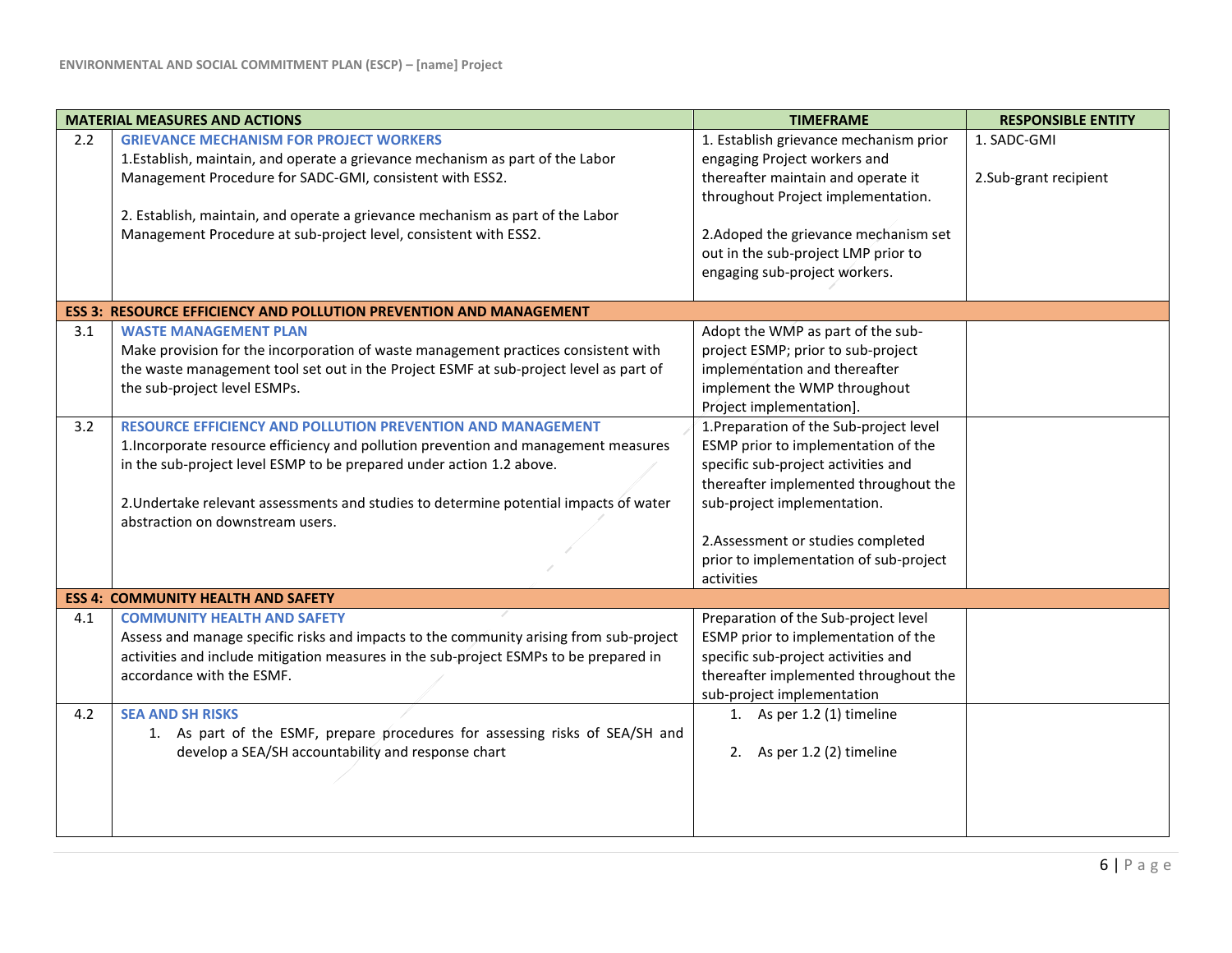|     | <b>MATERIAL MEASURES AND ACTIONS</b>                                                                 | <b>TIMEFRAME</b>                           | <b>RESPONSIBLE ENTITY</b> |
|-----|------------------------------------------------------------------------------------------------------|--------------------------------------------|---------------------------|
|     | 2. As part of the sub-project screening process, assess the risks of sexual                          |                                            |                           |
|     | exploitation and abuse (SEA) and sexual harassment (SH), where relevant,                             |                                            |                           |
|     | prepare, disclose, adopt and implement a sub-project SEA/SH Action Plan as part                      |                                            |                           |
|     | of the ESMP, to assess and manage the risks of SEA and SH.                                           |                                            |                           |
|     |                                                                                                      |                                            |                           |
|     | $\mathcal{P}_1$                                                                                      |                                            |                           |
|     | ESS 5: LAND ACQUISITION, RESTRICTIONS ON LAND USE AND INVOLUNTARY RESETTLEMENT                       |                                            |                           |
|     | <b>NOT RELEVANT</b>                                                                                  |                                            |                           |
|     | <b>ESS 6: BIODIVERSITY CONSERVATION AND SUSTAINABLE MANAGEMENT OF LIVING NATURAL RESOURCES</b>       |                                            |                           |
| 6.1 | <b>BIODIVERSITY RISKS AND IMPACTS</b>                                                                | Conclude screening and preparation of      | SADC-GMI                  |
|     | Sub-project site selection and screening shall identify potential biodiversity sensitivities         | any applicable assessments or studies      |                           |
|     | within the sub-project area and determine whether avoidance is possible or recommend                 | prior to implementation of sub-project     |                           |
|     | further assessment of impacts under action 1.2 and include mitigation measures in the                | level activities                           |                           |
|     | subproject ESMP and/or project design considerations.                                                |                                            |                           |
|     |                                                                                                      |                                            |                           |
|     | ESS 7: INDIGENOUS PEOPLES/SUB-SAHARAN AFRICAN HISTORICALLY UNDERSERVED TRADITIONAL LOCAL COMMUNITIES |                                            |                           |
| 7.2 | <b>INDIGENOUS PEOPLES PLAN</b>                                                                       |                                            |                           |
|     | 1. Sub-project site selection and screening shall identify if Indigenous Peoples/ Sub-               | 1. Screen sub-projects for applicability   | 1.SADC-GMI and Sub-grant  |
|     | Saharan African Historically Underserved Traditional Local Communities (as they may be               | of ESS 7 prior to implementation of the    | recipients                |
|     | referred to in the national context) are present in, or have collective attachment to a              | sub-project activities.                    |                           |
|     | proposed project area and promote equitable access to benefits and to avoid and/or                   |                                            | 2.Sub-grant recipients    |
|     | mitigate adverse project impacts as per the requirements of ESS7.                                    | 2. Adopt the IPP prior to the carrying out |                           |
|     |                                                                                                      | of any sub-project activity that requires  |                           |
|     | 2. Adopt and implement an Indigenous Peoples Plan (IPP), if relevant to the sub-project              | the preparation of such IPP. Once          |                           |
|     | consistent with ESS7.                                                                                | adopted, implement the respective IPP      |                           |
|     |                                                                                                      | throughout sub-project                     |                           |
|     |                                                                                                      | implementation.                            |                           |
| 7.3 | <b>GRIEVANCE MECHANISM</b>                                                                           | Prepare a grievance mechanism for IPs      | Sub-grant recipient       |
|     | If relevant, prepare, adopt, and implement the arrangements for the grievance                        | prior to carrying out any activities that  |                           |
|     | mechanism for indigenous people, and further describe such arrangements in the                       | requires the preparation of an IPP         |                           |
|     | respective IPPs (if the grievance mechanism is distinct from the one established under               |                                            |                           |
|     | ESS10).                                                                                              |                                            |                           |
|     | <b>ESS 8: CULTURAL HERITAGE</b>                                                                      |                                            |                           |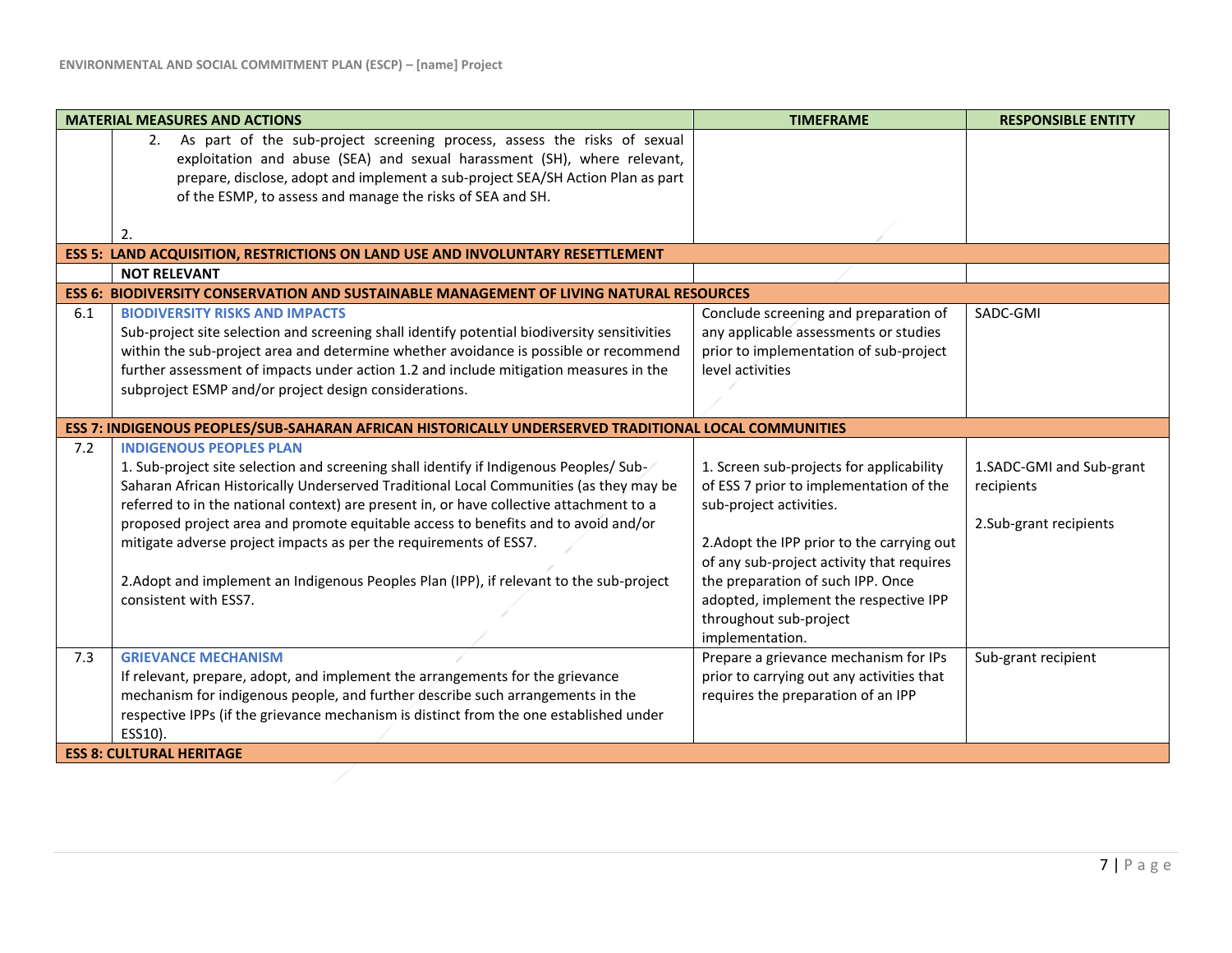|                 | <b>MATERIAL MEASURES AND ACTIONS</b>                                                                                                                                                                                                                                                                                                                                                                                                                                                                                                                                                                                                                                                                                                                                                                                                          | <b>TIMEFRAME</b>                                                                                                                                                                                                               | <b>RESPONSIBLE ENTITY</b>            |
|-----------------|-----------------------------------------------------------------------------------------------------------------------------------------------------------------------------------------------------------------------------------------------------------------------------------------------------------------------------------------------------------------------------------------------------------------------------------------------------------------------------------------------------------------------------------------------------------------------------------------------------------------------------------------------------------------------------------------------------------------------------------------------------------------------------------------------------------------------------------------------|--------------------------------------------------------------------------------------------------------------------------------------------------------------------------------------------------------------------------------|--------------------------------------|
| 8.1             | <b>CHANCE FINDS</b><br>Prepare and incorporate chance finds procedures, as part of the sub-project specific<br>ESMPs consistent with the chance finds measures included in the Project ESMF.                                                                                                                                                                                                                                                                                                                                                                                                                                                                                                                                                                                                                                                  | Preparation of the Sub-project level<br>ESMP prior to implementation of the<br>specific sub-project activities and<br>thereafter implemented throughout the<br>sub-project implementation                                      | Sub-grant recipient                  |
|                 | ESS 9: FINANCIAL INTERMEDIARIES [This standard is only relevant for Projects involving Financial Intermediaries (FIs).]                                                                                                                                                                                                                                                                                                                                                                                                                                                                                                                                                                                                                                                                                                                       |                                                                                                                                                                                                                                |                                      |
|                 | <b>NOT RELEVANT</b>                                                                                                                                                                                                                                                                                                                                                                                                                                                                                                                                                                                                                                                                                                                                                                                                                           |                                                                                                                                                                                                                                |                                      |
|                 | <b>ESS 10: STAKEHOLDER ENGAGEMENT AND INFORMATION DISCLOSURE</b>                                                                                                                                                                                                                                                                                                                                                                                                                                                                                                                                                                                                                                                                                                                                                                              |                                                                                                                                                                                                                                |                                      |
| 10.1            | STAKEHOLDER ENGAGEMENT PLAN PREPARATION AND IMPLEMENTATION<br>1. Update, redisclose and adopt the project Stakeholder Engagement Plan (SEP).<br>2. Prepare, adopt and implement sub-project level Stakeholder Engagement Plans (SEPs),<br>in accordance with the requirements in the Project ESMF and consistent with the ESS10                                                                                                                                                                                                                                                                                                                                                                                                                                                                                                               | 1. Update and redisclose SEP prior to<br>appraisal.<br>2. Adopt the sub-project SEP prior to                                                                                                                                   | 1.SADC-GMI<br>2.Sub-grant recipient  |
|                 | and Project SEP. The SEP shall include measures to, inter alia, provide stakeholders with<br>timely, relevant, understandable and accessible information, and consult with them in a<br>culturally appropriate manner, which is free of manipulation, interference, coercion,<br>discrimination and intimidation.                                                                                                                                                                                                                                                                                                                                                                                                                                                                                                                             | implementation of the sub-project<br>activities and thereafter implement the<br>sub-project SEP throughout sub-project<br>implementation.                                                                                      |                                      |
| 10.2            | <b>PROJECT GRIEVANCE MECHANISM</b><br>Establish, publicize, maintain, and operate an accessible grievance mechanism, to<br>receive and facilitate resolution of concerns and grievances in relation to the Project,<br>promptly and effectively, in a transparent manner that is culturally appropriate and<br>readily accessible to all Project-affected parties, at no cost and without retribution,<br>including concerns and grievances filed anonymously, in a manner consistent with ESS10<br>and as described in the SEP and Project ESMF.<br>The grievance mechanism shall be equipped to receive, register, and facilitate the<br>resolution of SEA/SH complaints, including through the referral of survivors to relevant<br>gender-based violence service providers, all in a safe, confidential, and survivor-centered<br>manner. | Establish the sub-project grievance<br>mechanism as part of the Project and<br>sub-project SEP prior to project<br>implementation, and thereafter<br>maintain and operate the mechanism<br>throughout Project implementation.] | SADC-GMI and Sub-grant<br>recipients |
|                 | <b>CAPACITY SUPPORT</b>                                                                                                                                                                                                                                                                                                                                                                                                                                                                                                                                                                                                                                                                                                                                                                                                                       |                                                                                                                                                                                                                                |                                      |
| CS <sub>1</sub> | Training topics for personnel involved in Project implementation (stakeholders,<br>communities, project workers) will include among others:<br>stakeholder mapping and engagement<br>$\bullet$<br>specific aspects of environmental and social assessment<br>$\bullet$<br>community health and safety.<br>Grievance redress mechanisms                                                                                                                                                                                                                                                                                                                                                                                                                                                                                                        | Training to be provided throughout the<br>project implementation from the date<br>of effectiveness onwards                                                                                                                     | SADC-GMI                             |